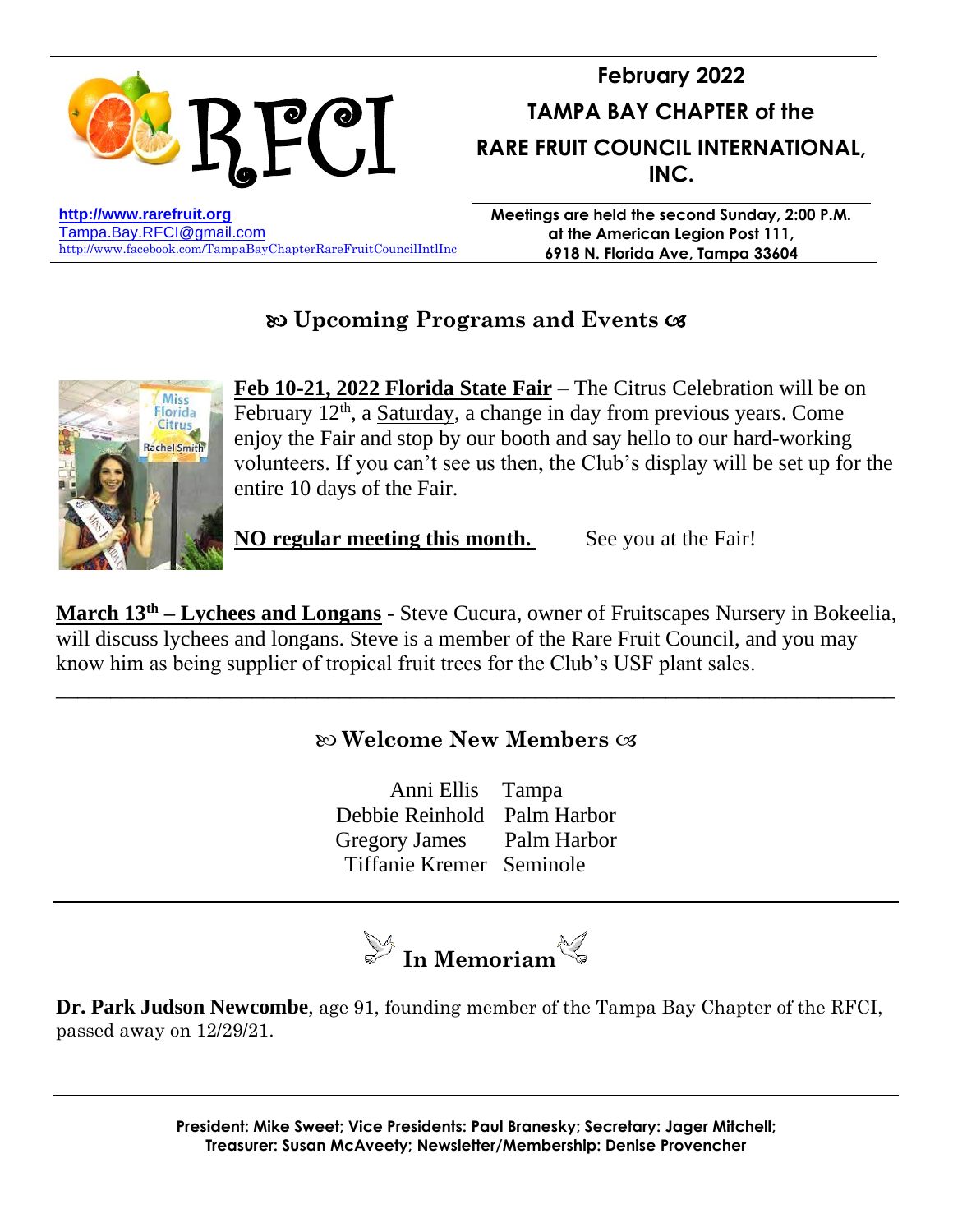Judson was an accomplished teacher, professor, author, world traveler, horticulturalist, and chocolate lover! He also served in the Army. He made an impact on so many people. He was VERY involved with the RFCI in earlier years!!

It was on December 3rd, 1978, a group of 14 individuals, including Dr. Newcombe, met to discuss creating a new chapter, the West Central (Tampa Bay) Florida chapter. On May 8, 1979, official recognition was granted as the 3rd chapter of the RFCI, (the Palm Beach Chapter was  $2<sup>nd</sup>$ , after Miami, the first). On July 26, 1982, the Chapter was approved for Non-profit status. Other chapters and off-shoots followed throughout Florida, and even the world.

We can never thank him enough for the opportunities and education on fruiting plants that the RFCI has offered members here in the Tampa area. He will certainly be missed.



Judson, (middle) with 2 other founding members, Irene Rubenstein passed 2019 (L), and Bob Heath, passed 2014 (R).



Photo on Left: Long time member Jerry Amyot (R), with Judson at one of the past USF plant sales. Photo on Right: Judson on left with Bob Heath and Bob's daughter Paula.

Photos by Fred Engelbrecht

 $\_$  , and the set of the set of the set of the set of the set of the set of the set of the set of the set of the set of the set of the set of the set of the set of the set of the set of the set of the set of the set of th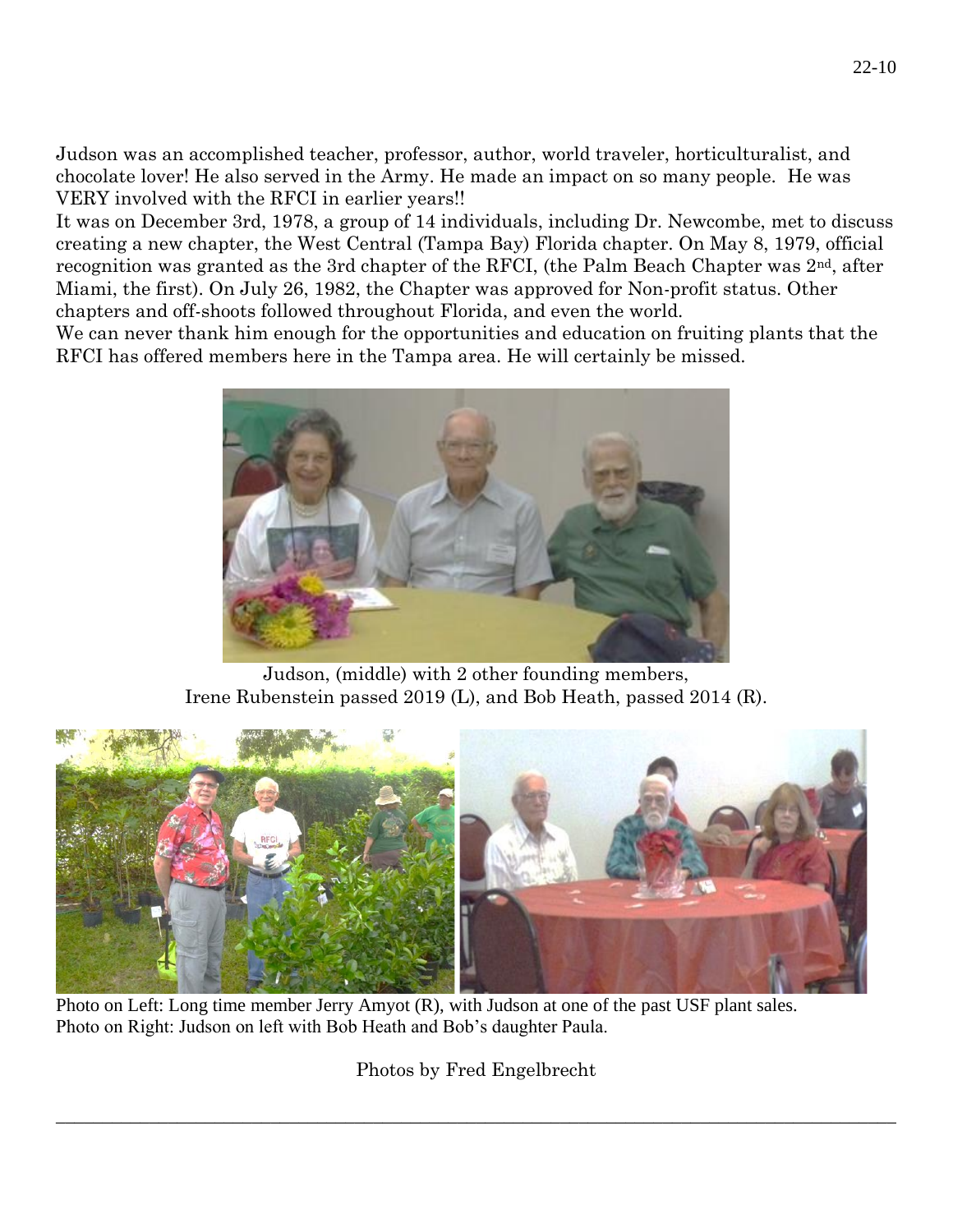# **Citrus Under Protective Screening** With speaker **Laura Waldo**

Laura is a biological scientist III, M.S., at the UF/IFAS Citrus Research and Education Center, Lake Alfred, FL. She spoke about the latest research being conducted on the Citrus Under Protective Screening (CUPS) Program.

CUPS is a new citrus production system for growing HLB-free fresh fruit. It works by screening out the psyllid insects that carry and spread the HLB disease.

Since starting in 2014, there are now 23 varieties of citrus in the Lake Alfred CUPS 1.3 acre research area.

There are challenges to growing citrus under the screen covers.

The light is more diffused from the screening.

The environment under the screening is warmer than outdoors and the heat index inside can rise to 120 degrees plus.

There is a higher humidity level inside the screening.

These factors create opportunity for more disease, and for extremely tiny insects such as thrips, mealy bugs, scales, mites, miners, and rollers to thrive inside.

The cost is higher - \$1.00 per square foot, or \$43,000 per acre to set up the CUPS system.



The focus of the fruit production under a CUPS system is for the fresh market.

There is a learning process when it comes to successfully raising citrus under screening.

- Growers must learn when to apply nutrients and when to apply pesticides – during new growth flushes when insects are more active, for example.

- How to get the highest yield within the space - How to get the best and most attractive color on the outside of the fruit

- Keeping sugar levels in the fruit up

- Getting the highest juice quality and percentage

The UF/IFAS CREC CUPS facility near Lake Alfred, FL.

Oak leaf extracts are being applied as research has shown there is benefit to using the oak leaf for citrus health and fighting HLB.

Events such as hurricanes damaging the screening, or simple tears in the screening, can allow the psyllids to get into the enclosures, so close monitoring must be done.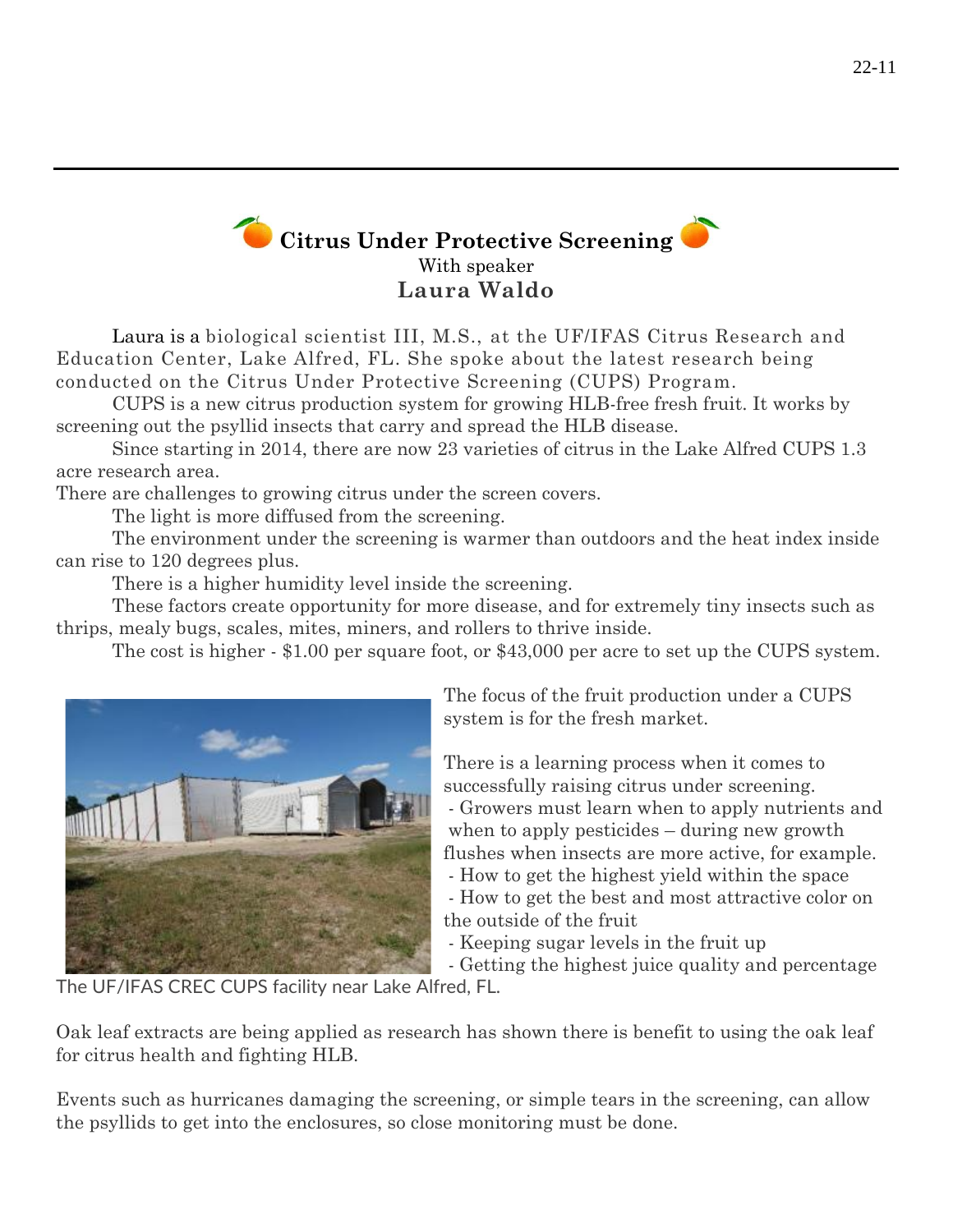If you would like to try some of the most HLB resistant citrus varieties, Laura recommends the best varieties of citrus for homeowners to grow is the Sugarbelle tangerine and the Jackson grapefruit.

Brite Leaf Citrus Nursery has both Jackson Grapefruit, and Sugar belle Tangerine. <https://www.briteleaf.com/>

To reach Laura Waldo with any questions:

[ljwaldo@ufl.edu](mailto:ljwaldo@ufl.edu)



For home owners to protect young trees: Screen mesh covers for individual trees, perfect use for homeowners to protect young citrus trees, can be found at: <https://thetreedefender.com/>

This website describes the product and has a list of locations where you can buy them.



Large scale CUPS system near Polk County, FL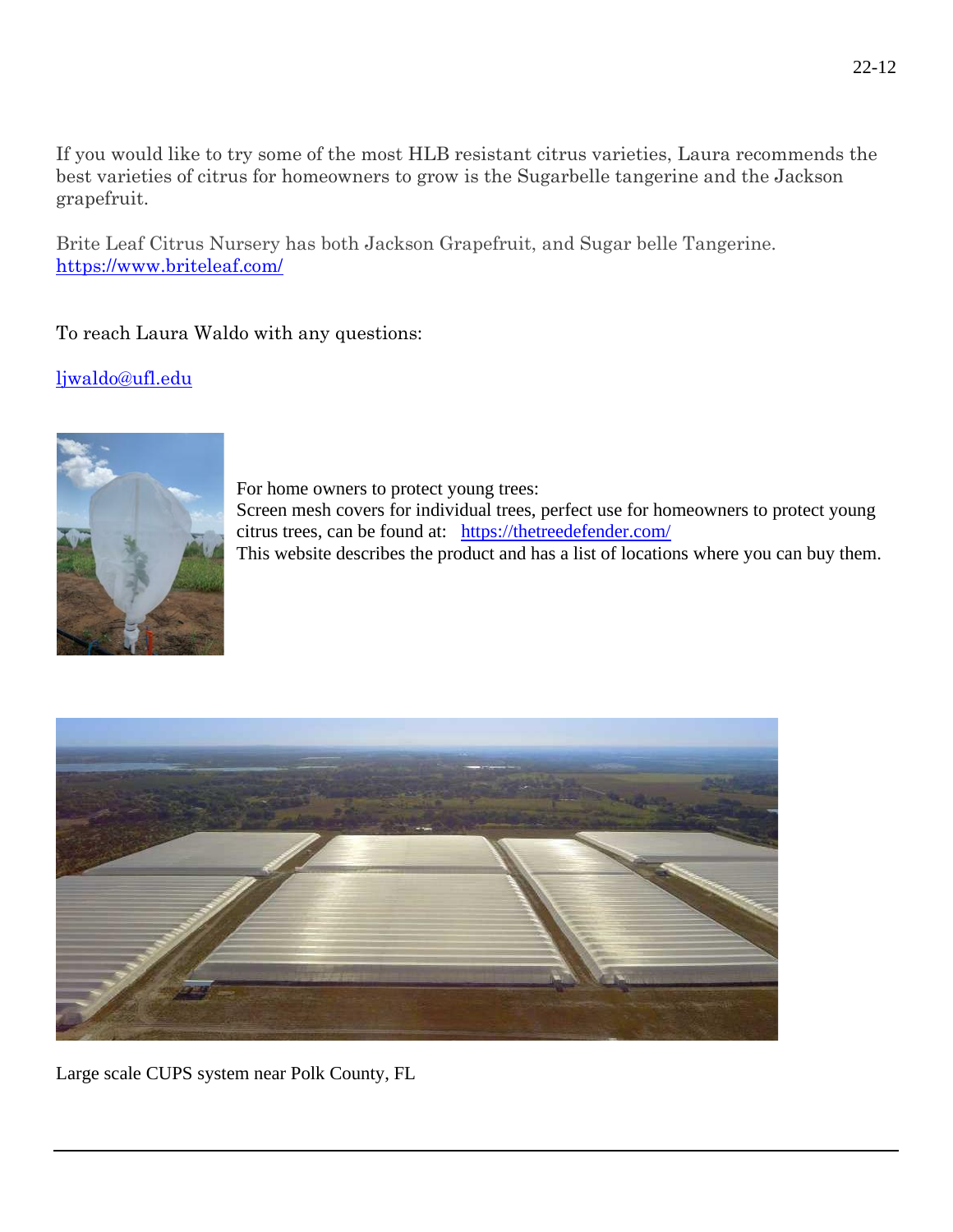## **What's Happening**

\_\_\_\_\_\_\_\_\_\_\_\_\_\_\_\_\_\_\_\_\_\_\_\_\_\_\_\_\_\_\_\_\_\_\_\_\_\_\_\_\_\_\_\_\_\_\_\_\_\_\_\_\_\_\_\_\_\_\_\_\_\_\_\_\_\_\_\_\_\_\_\_\_\_\_\_\_\_\_\_\_\_\_\_\_\_\_\_

### **by Paul Zmoda**

We just had a half inch of much needed rain – a nice birthday present for me. I finished pruning the majority of our grapes. Most of the avocados are in bloom, as well as the Glenn mango and both Surinam cherries. White sapote fruits are peasized now.

I mixed up a few gallons of fish emulsion and minor elements and gave all our citrus a thorough foliar feeding. Doing this can keep some citrus alive and producing despite having HLB (greening disease).

Yellow passionfruit are still falling now and then, and I got to eat my first papaya from the plant I seeded last February. We are getting so many grape tomatoes lately that I dehydrate some and freeze many gallon-sized ziplock bags more for those days in the future when I feel like cooking down a pot of spaghetti sauce.

Soon, if all goes well, I will pick my first ever custard apple from the tree I started with a seed from Bill Vega's large specimen.



Custard Apple – photo by Paul Zmoda

Looking for festivals, fairs, and other fun things to do?

The Florida Fruit and Vegetable Festival website is sure to have something for you.

It's a great list of fruit and vegetable related events throughout Florida from January to

**\_\_\_\_\_\_\_\_\_\_\_\_\_\_\_\_\_\_\_\_\_\_\_\_\_\_\_\_\_\_\_\_\_\_\_\_\_\_\_\_\_\_\_\_\_\_\_\_\_\_\_\_\_\_\_\_\_\_\_\_\_\_\_\_\_\_\_\_\_\_\_\_\_\_\_\_\_\_\_\_\_\_\_\_\_\_\_\_\_\_\_\_\_\_\_\_\_\_\_\_\_\_\_\_\_\_\_\_\_\_\_\_\_\_\_\_\_\_\_\_**

December. Check it out!

## **https://www.pickyourown.org/FLfestivals.htm**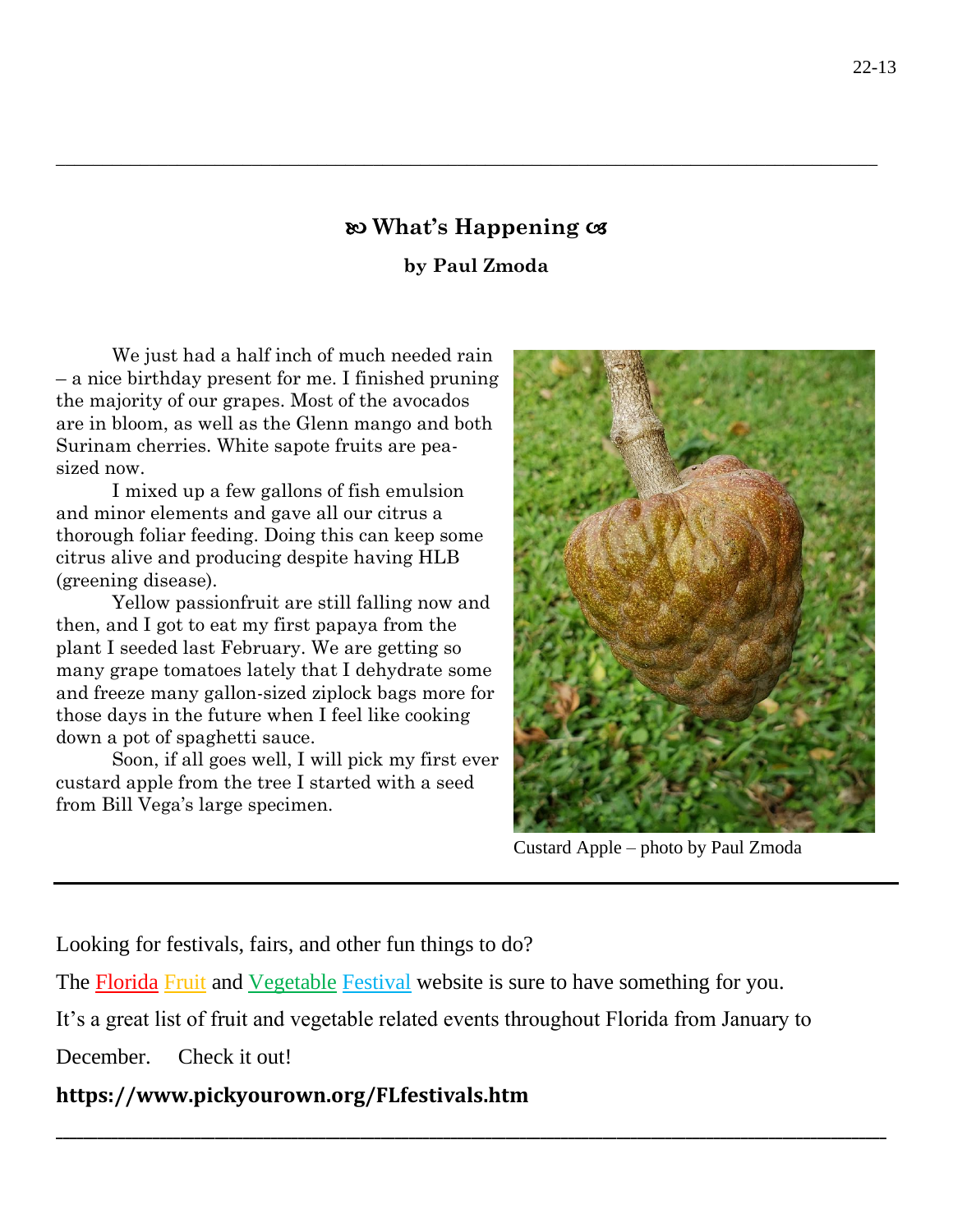# ? Member Questions?

**\_\_\_\_\_\_\_\_\_\_\_\_\_\_\_\_\_\_\_\_\_\_\_\_\_\_\_\_\_\_\_\_\_\_\_\_\_\_\_\_\_\_\_\_\_\_\_\_\_\_\_\_\_\_\_\_\_\_\_\_\_\_\_\_\_\_\_\_\_\_\_\_\_\_\_\_\_\_\_\_\_\_\_\_\_\_\_\_\_\_\_\_\_\_\_\_\_\_\_\_\_\_\_\_\_\_\_\_\_\_\_\_\_\_\_\_\_\_**

**Question:** I noticed what looked like burned areas on some of my avocado leaves, and when I turned the leaf over, there were lots of black bugs. What are they?

**Answer:** The avocado lace bug (*Pseudacysta perseae*) is a pest that has become increasingly significant to avocado plants since the early 1990s. The avocado is the main host for this pest in Florida. The avocado lace bug does damage to avocado leaves with its piercing-sucking mouthparts. This pest attacks the underside of the leaves where it feeds by extracting chlorophyll and other plant fluids. This causes destruction of plant cells and leads to the chlorotic and necrotic damage you see in the photos below. When looking at a tree with this pest you may observe leaves that look brown and "scorched".

If you discover that your avocado has this pest there are a few controls at your disposal. A strong jet of water will dislodge them from the plant, but may not kill them. This is probably most effective if the infestation is minor. Insecticidal soaps or horticultural oils are effective controls if they are applied directly to the insects. Monitoring for this pest in the future will be necessary and the treatment will need to be repeated as necessary according to the label. Of course, the mechanical control using the jet of water can be used anytime.

\_\_\_\_\_\_\_\_\_\_\_\_\_\_\_\_\_\_\_\_\_\_\_\_\_\_\_\_\_\_\_\_\_\_\_\_\_\_\_\_\_\_\_\_\_\_\_\_\_\_\_\_\_\_\_\_\_\_\_\_\_\_\_\_\_\_\_\_\_\_\_\_\_\_\_\_\_\_\_\_\_\_\_\_\_\_\_\_\_\_\_\_\_\_\_\_\_\_\_\_\_\_\_\_\_\_\_\_\_\_\_\_\_\_\_\_\_\_



Avocado Lace Bug Damage  $-$  (L) top of leaf (R) Underside of leaf

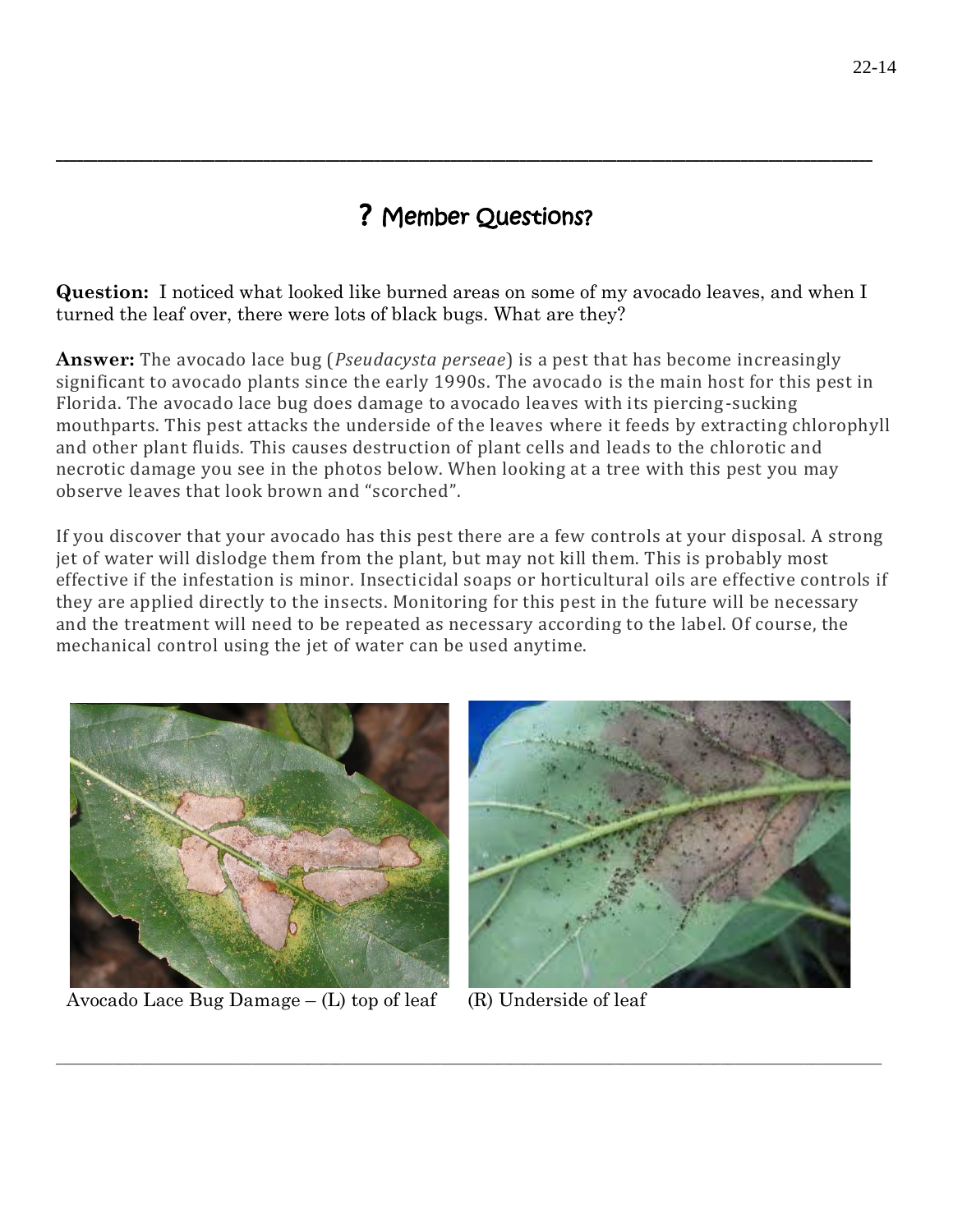### **Club Notes**

**------------------------------------------------------------------------------------------------------------------------------------**

Contributing to the newsletter is a great way to share what you are doing in your garden with other members, learn what other members are growing, and get your questions answered. Your submissions for the newsletter, pictures, notes of interest, events, tips, recipes, questions, etc. are especially needed - please send them to [bdprovencher@tampabay.rr.com](mailto:bdprovencher@tampabay.rr.com)  Submissions for the next newsletter due by: **February 22nd**.

### **Membership information**

#### **NEW MEMBERS**

Download and fill out a membership application from: [https://rarefruit.org/membership/,](https://rarefruit.org/membership/) and send with check of money order for \$20 made out to Tampa Bay RFCI to: Tampa Bay RFCI**,** 12722 Prosser Rd., Dade City, FL 33525

### **RENEWING MEMBERS**

Send check or money order for \$20 made out to Tampa Bay RFCI and mail to: Tampa Bay RFCI**,** 12722 Prosser Rd., Dade City, FL 33525